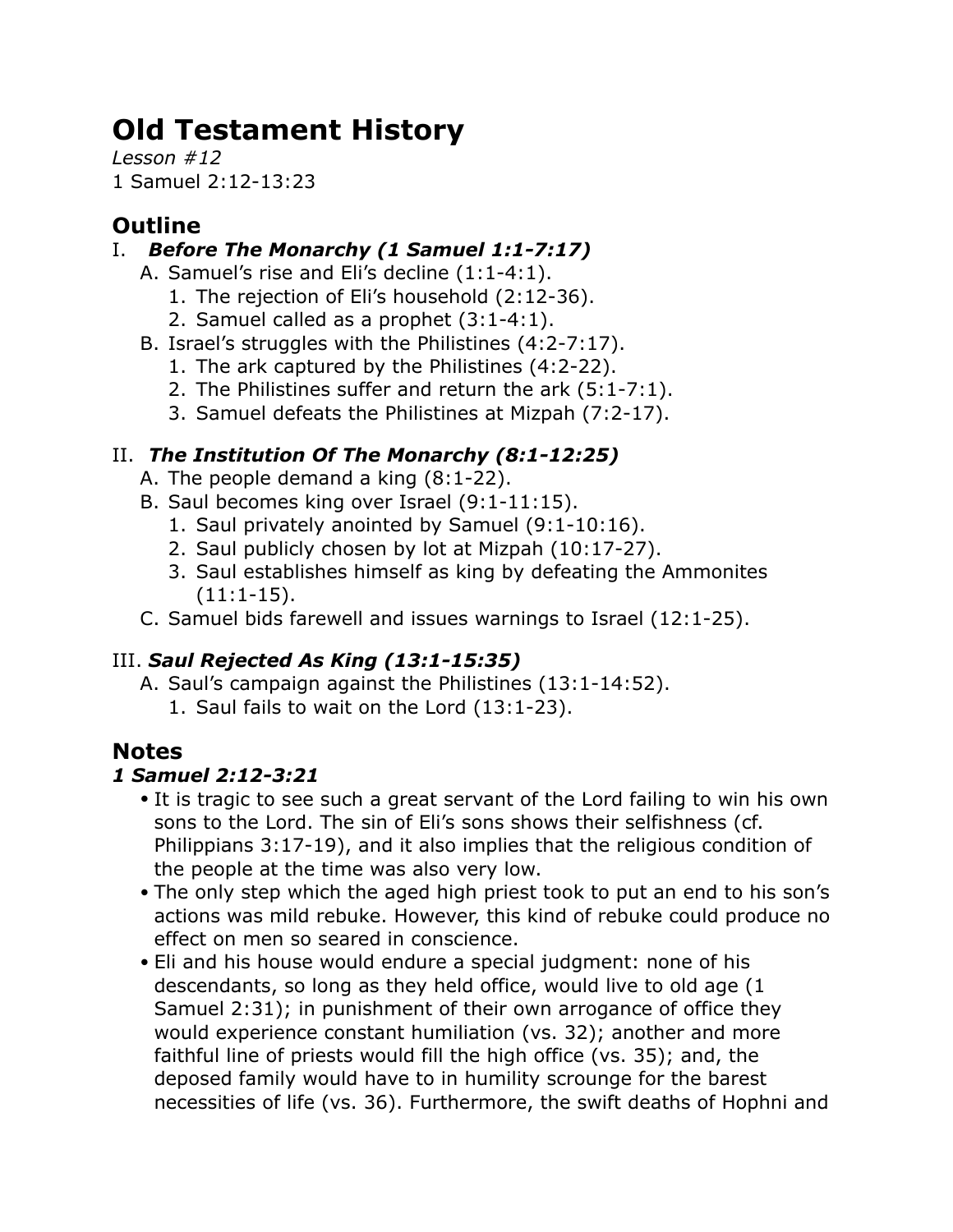Phinehas would be the sign of the beginning of those judgments which would not be finished until the time of Solomon (1 Kings 2:27).

- Eli, although weak and unfaithful, yet in heart a servant of the Lord, received the sentence with humiliation and resignation, though apparently without resolving to change which would have been equivalent to true repentance (1 Samuel 3:17-18). In later years, Saul killed many of Eli's descendants (1 Samuel 22:17-20), and later Solomon replaced Eli's family with the family of Zadok (1 Kings 2:26-27, 35).
- A new period in the history of the kingdom of God had now begun; and all Israel, from Dan to Beersheba, knew that there was a new link between them and God, a living center of guidance and fellowship, and a bond of unity for Israel. Up to now, God had not spoken to the people in frequent or widespread visions; but now everyone knew that Samuel was God's prophet and that the Lord was with him.
- Tradition states that Samuel was about twelve years old at this time. He had grown up in the presence of the Lord and learned to serve in His tabernacle, yet he had not personally spoke with the Lord. The person who listens to the Lord will learn the Lord's will. Samuel loved Eli and had learned much from him, but Samuel knew he must be true to the Lord in spite of his personal desires.

## *1 Samuel 4:1-6:22*

- Israel lost 4,000 men in the first battle, and this should have been evidence to them that God was displeased. They did not repent, and instead resorted to superstition by taking the ark of the covenant to the battlefield. The word of God did not succeed in leading the people to repentance, nor in teaching them the spiritual character of the relationship between them and God. Samuel's ministry restored and strengthened belief in the reality of God's presence among His people, and in His help and power.
- God taught His people the lesson that even the most sacred symbol connected with His immediate presence was only wood and gold, and it was far from being capable of accomplishing miracles. In fact, it could even be taken and carried away.
- A heavy judgment had come upon Israel, but God did not want the Philistines to be victorious. Moreover, in the hour of their victory the Gentiles had to learn that their gods were not only completely powerless before God, but mere idols, the work of men's hands.
- The ark had been brought to Ashdod, and placed in the temple of Dagon as a votive offering in acknowledgment of the victory which they ascribed to the agency of their national god.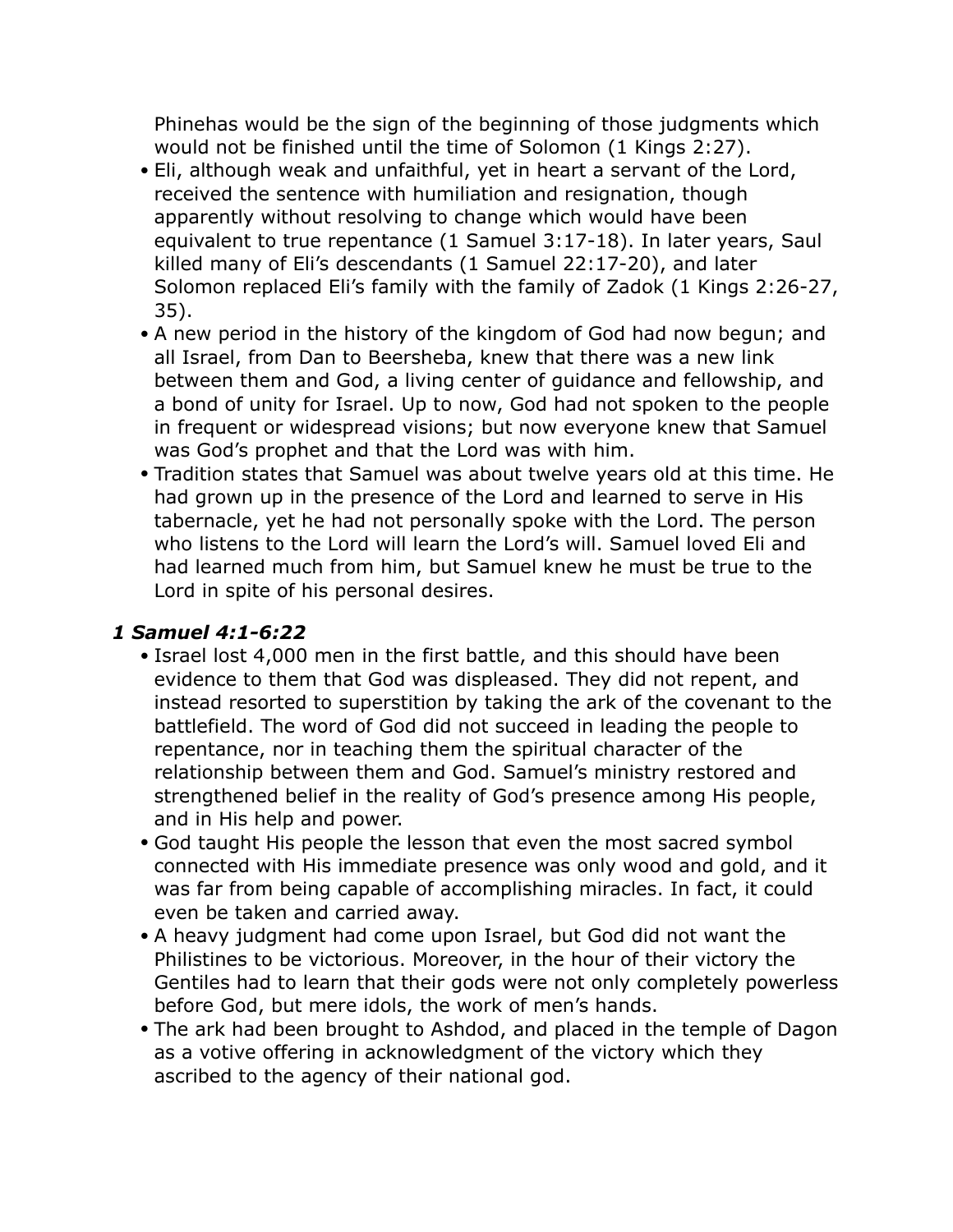- The experience of these seven months during which the ark had been in their land, not only convinced the lords of the Philistines of the necessity of yielding to popular demand, but also made them careful as to the manner of handling the ark when returning it to its place. An appropriate place to bring the ark from Philistia was right in view of Zorah, the birthplace of Samson.
- The tabernacle was moved from Shiloh to Nob, then from Nob to Gibeon. David finally brought it, after the conquest of Jerusalem, into the royal city (2 Samuel 6:2-3, 12). For all this period the sanctuary was empty of its greatest treasure, and the symbol of God's presence removed from the place in which He was worshiped.

## *1 Samuel 7:1-8:22*

- Perhaps the most majestic form presented, even among the heroes of Old Testament history, is of Samuel, who is particularly introduced to us as a man of prayer (Psalm 99:6). Levite, Nazarite, prophet, judge - each phase of his outward calling seems to have influenced his mind and heart. At Shiloh, the contrast between the life of self-denial of the young Nazarite and the lack of self-control of Eli's sons must have prepared the people for the general acknowledgment of his prophetic office.
- The ark, carried captive into Philistia after having proved to be a "thorn in their side," had been taken back to Israel. However, it was a witness of the past instead of a symbol of present help.
- Twenty years had passed since the return of the ark -- a period, as we gather from the subsequent history, outwardly of political subjection to the Philistine, and spiritually of religious depression. Both of these conditions were caused by the tabernacle being desolate, and the Lord being absent from His people.
- Mizpeh was one of the ancient sanctuaries in the land, where, as in Shechem (Joshua 24:26), Gilgal (Joshua 5:2-12, 15), and Bethel (Judges 20:18, 23, 26; 21:2), the people assembled for important meetings (Judges 11:11; 20:1). But never before, except in the days of Moses, had Israel so humbled itself before the Lord in its confession of sin.
- A hereditary monarchy seemed to be the only means of combining the tribes into one nation, putting an end to their tribal jealousies, and subordinating tribal interests to national interests. The judges, however successful at times and in individuals, had failed as a whole. The system had neither given external security nor effective government to the people.
- Keeping in mind that there was nothing wrong absolutely in Israel's desire for a king (Deuteronomy 17:14; Genesis 17:6, 16; 35:11), nor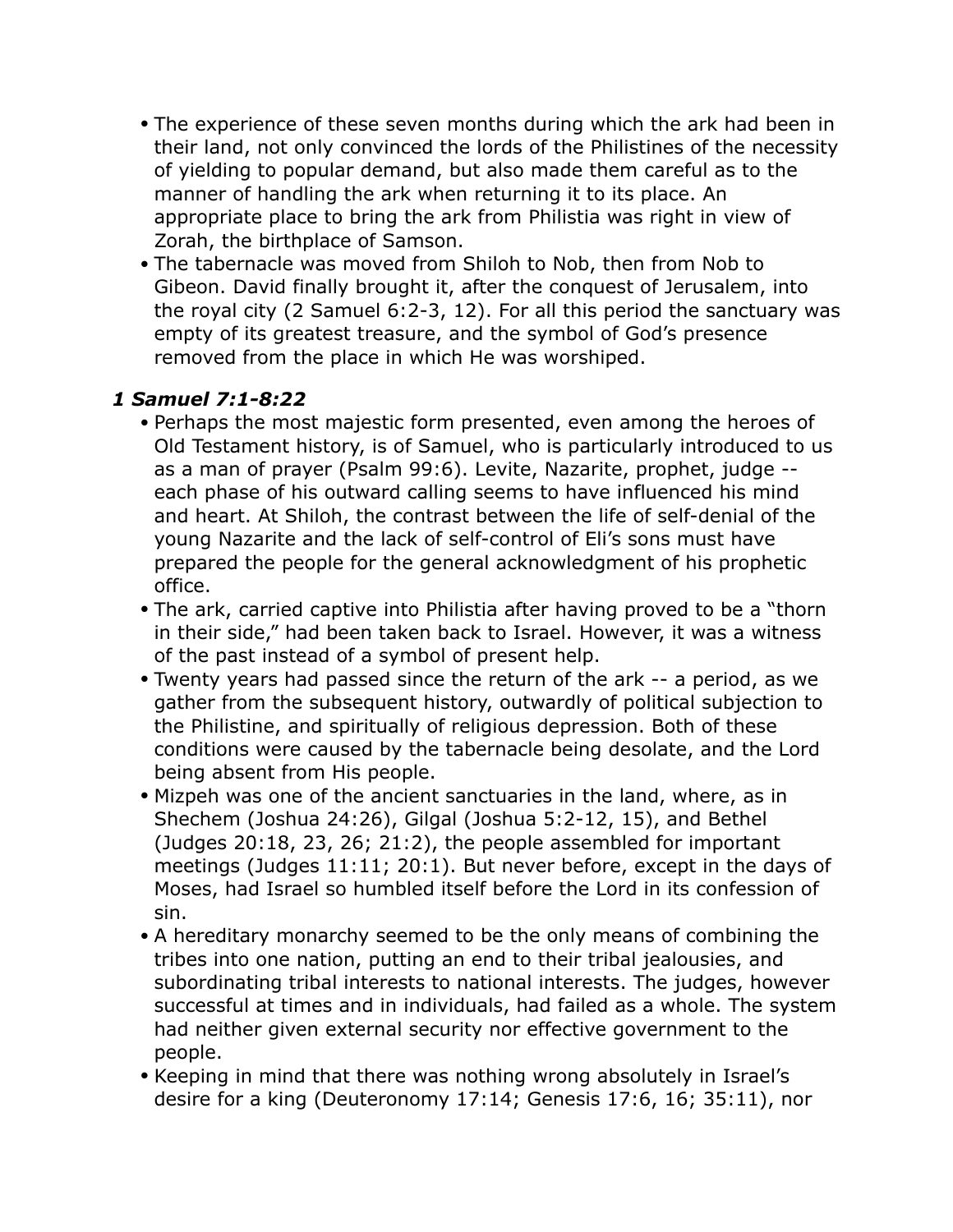yet, so far as we can determine, the time when this demand was made, the explanation of the problem must lie in the motives and the manner rather than in the fact of the "elders" request -- not that they spoke it, but "as they spake it."

#### *1 Samuel 9:1-10:16*

- The new king would represent their national shortcomings and the defectiveness of their religious life. They combined zeal for and outward conformity to the religion of God, with a complete lack of true submission and devotion to the Lord. Saul had everything in his favor: (a strong body; (2) a humble mind; (3) a new heart; (4) spiritual power; (5) loyal friends; and, (6) the guidance and prayers of Samuel. Yet in spite of these advantages, he failed miserably because he would not allow God to be the Lord of his life.
- The feast was past, and Saul followed his host to his house. There on the flat roof, a place of social discussion in the East, Samuel "communed" with Saul, no doubt of "all that was in his heart;" not of the office about to be given to him, but of the thoughts which had developed in Saul that day: Israel's need, sin, help, and God.
- In order to assure Saul of the divine agency in all this, Samuel gave him three signs. Each was stranger than the other, and all were significant of what would mark the path of Israel's king. The Spirit of God "seized upon" Saul suddenly and he was "turned into another man."

## *1 Samuel 10:17-12:25*

- The Israelites not only wanted a king, but royalty like the nations around them. This was ultimately for the purpose of delivering them from their enemies. They were forgetting God's help in the past, disclaiming simple trust in Him, and disbelieving the sufficiency of His leadership. In fact, what they really wanted was a king who would reflect and embody their idea of royalty, not the ideal which God had set before them.
- If David was the king "after God's own heart," Saul was the king after the people's own heart. What they had asked, they obtained; and what they obtained, must fail; and what failed would prepare for what God had wanted.
- Would Saul be strong enough to be victorious over the Philistines? The only true answer would have been a spiritual one. Unable to give it, Saul withdrew from the assembly.
- Nahash the Ammonite threatened the men of Jabesh. Saul showed humility and restraint by giving the glory of victory to the Lord. This victory was the occasion for a renewal of the kingdom and a rededication of the nation. Samuel reviewed his own ministry and